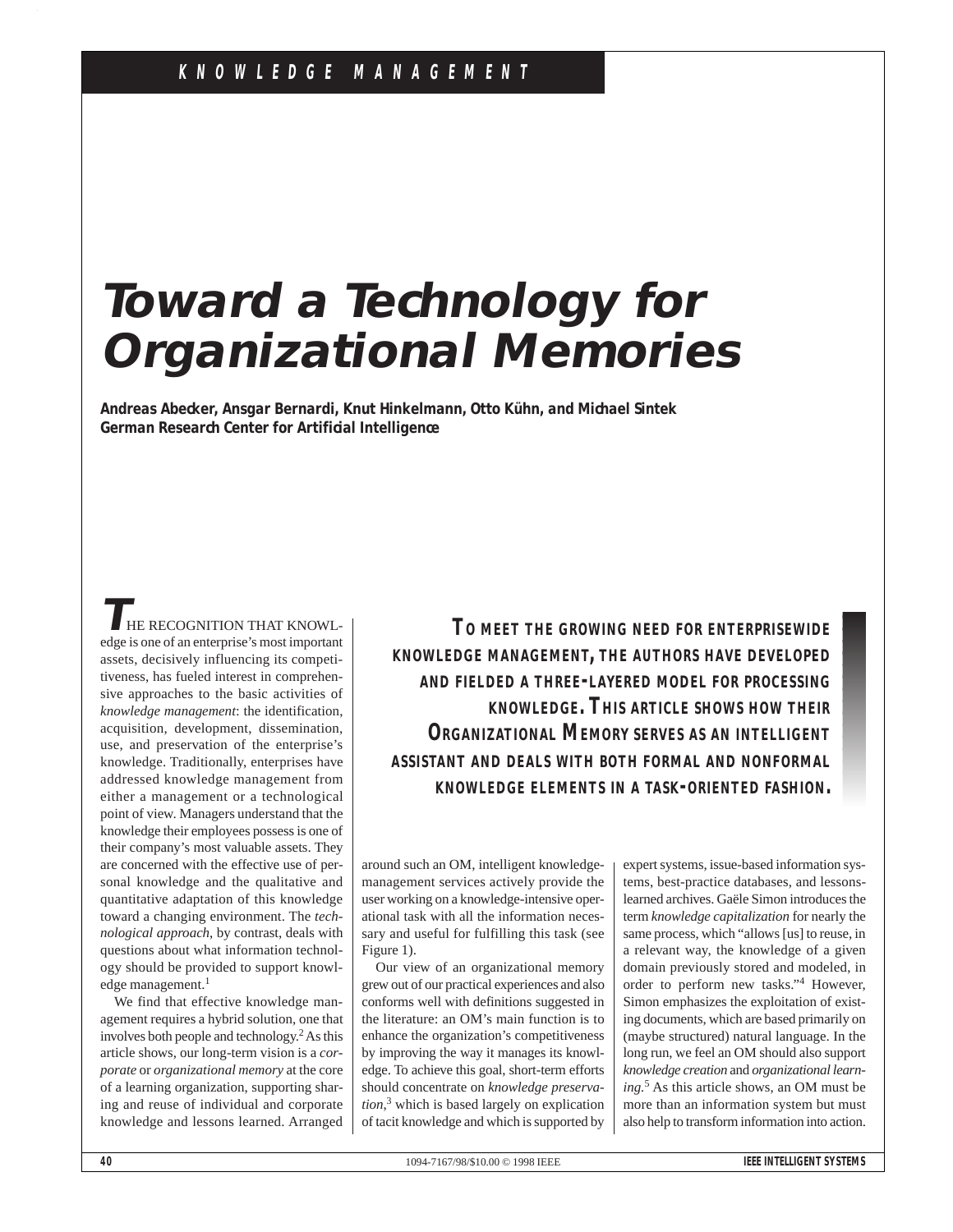# **Practical requirements**

In recent years, we have performed several case studies, prototype developments, and evaluations concerning knowledgebased systems for supporting complex tasks in technical domains, such as motor design or the configuration of production facilities. Discussions with industrial customers and our growing understanding of their particular needs turned us away from the expertsystem approach centered around the idea of an autonomous problem-solver. We have moved instead to the idea of an OM, which emphasizes the support of the human user by providing, maintaining, and distributing relevant information and knowledge. We have also concluded that an OM cannot simply be a passive information system, but must act as an intelligent assistant to the user.

Our experiences showed that the following requirements are crucial for an OM's success in industrial practice:6

- *Collection and systematic organization of information from various sources.* Knowledge needed in work processes is currently scattered among various sources, such as paper and electronic documents, databases, e-mails, CAD drawings, and the heads and private notes of individuals. The primary requirement for an OM is to prevent the loss and enhance the accessibility of all kinds of corporate knowledge by providing a centralized, well-structured information depository.
- *Minimization of up-front knowledge engineering.* Even though the advantages of having an OM are generally recognized, organizations are reluctant to invest time and money into a novel technology whose benefits are distant and uncertain. Furthermore, prospective users have little or no time to spare for requirements and knowledge acquisition. An OM thus must exploit readily available information (mostly databases and electronic or paper documents), provide benefits quickly, and be adaptable to newly arising requirements.
- *Exploiting user feedback for maintenance and evolution.* As with up-front knowledge engineering, OM maintenance efforts must be minimized. An OM also must deal with incomplete, potentially incorrect, and frequently changing information. To keep an OM up to date and gradually improve its knowledge, is is important to collect feed-



Figure 1. The organizational memory assists in the basic knowledge-management activities.

back from its users, who must be enabled to point out deficiencies and suggest improvements without significantly disrupting the usual workflow.

- *Integration into existing work environment.* To gain user acceptance, an OM must tap into an organization's existing flow of information.<sup>3</sup> At a technical level, the OM thus must directly interface the tools currently used to do the work, including word processors, spreadsheets, CAD systems, simulators, and workflowmanagement systems.
- *Active presentation of relevant information.* In industrial practice, costly errors are often repeated due to an insufficient flow of information. A passive information system cannot avoid this situation, because workers are often too busy to look for information or don't even know that pertinent information exists. An OM therefore should actively remind workers of helpful information and be a competent partner for cooperative problemsolving.

# **Organizational memory assistant systems**

Our case studies underscore the need for computer-assisted knowledge capitalization. This corresponds well with Thomas Davenport's demand for a hybrid solution for knowledge management: information technology can easily capture, transform, and distribute large amounts of highly structured knowledge. But, for tacit, hard-to-formalize knowledge that must be interpreted in a broader context and combined with other types of information, humans are the "recommended tool."2 If the effort for formalizing knowledge is too high, it should be left informal and processed by humans. However, information technology can increase the quality of a per-

son's decision-making and problem-solving, such as by providing relevant informal knowledge in the actual work context. Thus, the machine amplifies human knowledge.

The hybrid approach for knowledge management corresponds well with the shift of focus in artificial intelligence. While an important AI goal has been to build knowledge-based systems that solve challenging problems on their own, an intelligentassistant system cooperates with a human user in solving a problem. It contributes to the solution, for instance, by solving subproblems, performing calculations, or verifying or criticizing the user's solutions.

This approach has drawn considerable interest for a variety of reasons. Well-known difficulties of conventional knowledge-based systems such as brittleness or limited user acceptance called for adequate solutions. To solve important problems, it is often better to let the computer work out what might be done but to let the human user decide, thus distinguishing workload versus decision competence and responsibility. The combination of the assistant system and the user improves both problem-solving capabilities and user acceptance. Fredrick Brooks illustrated this cooperation by the formula7

 $IA > AI$ 

meaning that an intelligence-amplification system—machine *and* a mind—can beat an AI system—a mind-imitating machine working by itself.

**Providing knowledge as a central OM service.** In the following, we will concentrate on one central service of the OM: providing the necessary knowledge whenever it is needed. For this, the OM realizes an active knowledge dissemination and usage approach that does not rely on a user's queries but automatically provides knowledge useful for solv-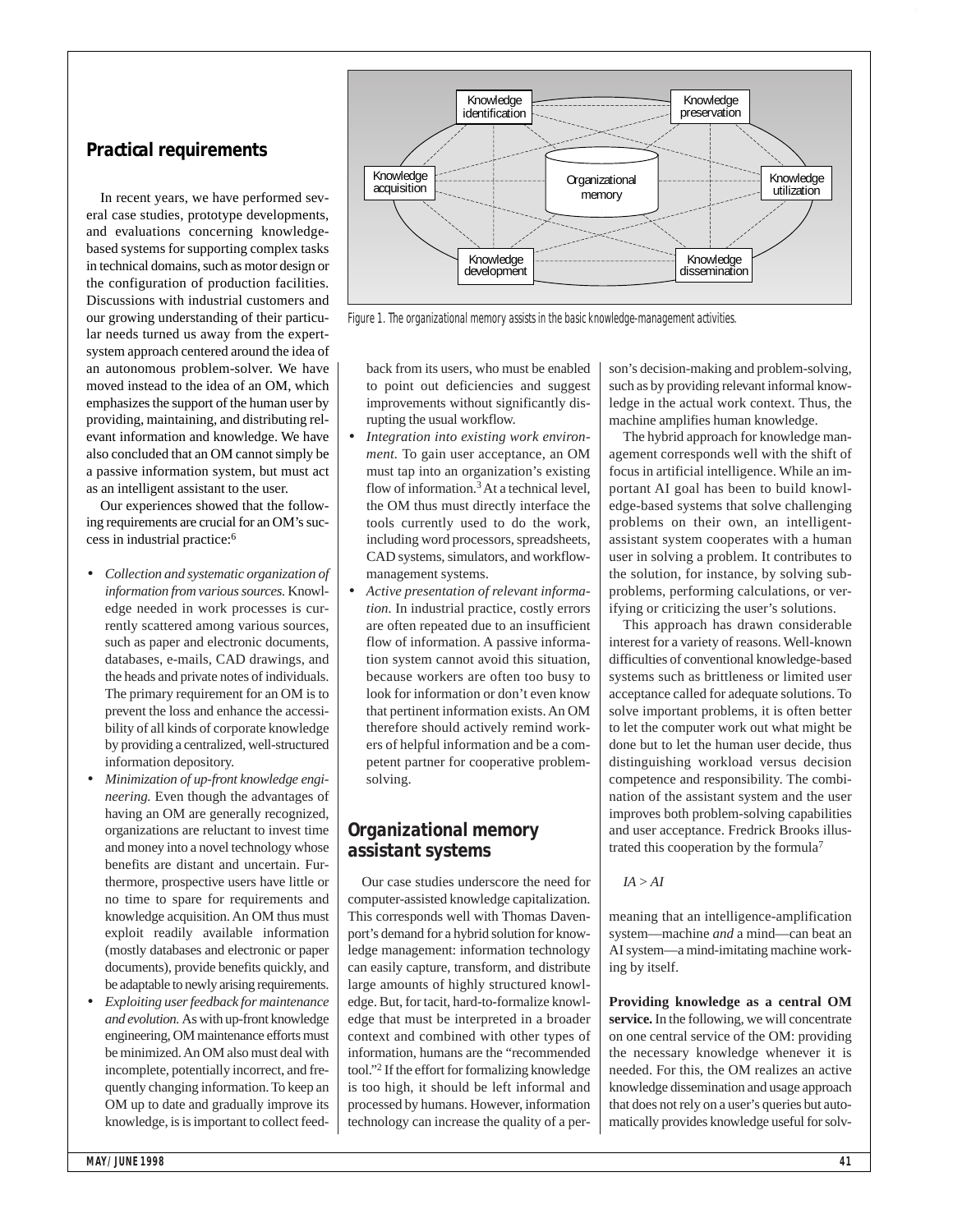

Figure 2. Intelligent support by context-sensitive knowledge supply.

ing the task at hand. The resulting system acts as an intelligent assistant that

- accompanies the execution of tasks, and
- presents relevant information that helps workers do their jobs better and more effectively.

For an OM to be effective, users must receive relevant information at the right time without being overwhelmed with a flood of irrelevant data. Information is relevant only if users can perform their task better with this information than without it. Thus, relevance of information is always defined with respect to its use. Consequently, actively providing information in an OM—in contrast to conventional information filtering—is primarily oriented according to a task model in addition to a user model. Until now, knowledge on taskspecific relevance has been only implicitly represented in application programs, encoded in database queries, or not represented at all, but hidden in assumptions underlying the active by-hand navigation in hypertext information systems. Instead, we propose to explicitly represent the relationship between task, application situation, and knowledge context in a declarative way. Explicit modeling facilitates application development and maintenance, makes automatic analyses possible, and allows for systematic evolution of the OM content and behavior over time.

# **A functional view**

The biggest profit from support by an OM will likely come in tasks that are complex, difficult, and important by nature. To perform these tasks, the human experts need considerable skill and knowledge. Such *knowledge tasks* deal with the acquisition, creation, packaging, and application of knowledge, and can be increasingly identified inside the core competencies of modern enterprises.8 Given their characteristics, a complete automation—or even a very detailed partition into subtasks—is usually not feasible because there is no predetermined task sequence that, if executed, guarantees the desired outcome. In fact, what we call *knowledge tasks*, or *knowledge-intensive tasks*, essentially amount to the notion of

*wicked problems* introduced by Rittel in the 1970s and extensively discussed by E. Jeffrey Conklin and William Weil, in the context of organizational memories.<sup>9</sup>

An OM helps a user perform knowledge tasks by actively providing useful information and knowledge. Knowledge tasks are often embedded into more "tame" work processes, which are linked to them by exchange of information, decisions, and documents. Thus, the embedding business processes naturally provide the context for performing, analyzing, and supporting knowledge tasks. We propose a three-layered model as sketched in Figure 2, which points out the main issues to be addressed when building a system for realizing context-sensitive, active knowledge supply.

Our approach models and executes processes and tasks on the *application level*. When a knowledge worker recognizes an information need within the actual flow of work, a query to the OM must be derived. This query is instantiated and constrained as specifically as possible on the basis of the actual work context. In the opposite way, the OM can also store new information created within a given working situation in a contextually enriched form such that subsequent retrieval processes might compare the query situation with the creation situation for estimating context-specific relevance.

As one of many possibilities for realizing the application level, we include conventional business-process models and workflow-management systems. Doing so lets us rely on a body of well-understood knowledge already formalized in enterprises and used to guide and support work processes.

Because an OM relies substantially on existing information sources, the *object level* is characterized by a variety of sources, heterogeneous with respect to several dimensions concerning form and content properties. The OM performs the mapping from the application-specific information needs to these heterogeneous object-level sources via a uniform access and utilization method on the basis of a logic-based, knowledge-rich *knowledge description level*.

**Object level.** This level comprises manifold information and knowledge sources, ranging from machine-readable formal representations to human-readable informal representations. Crucial parts of corporate knowledge to be processed by the computer must be formalized, whereas other parts that need only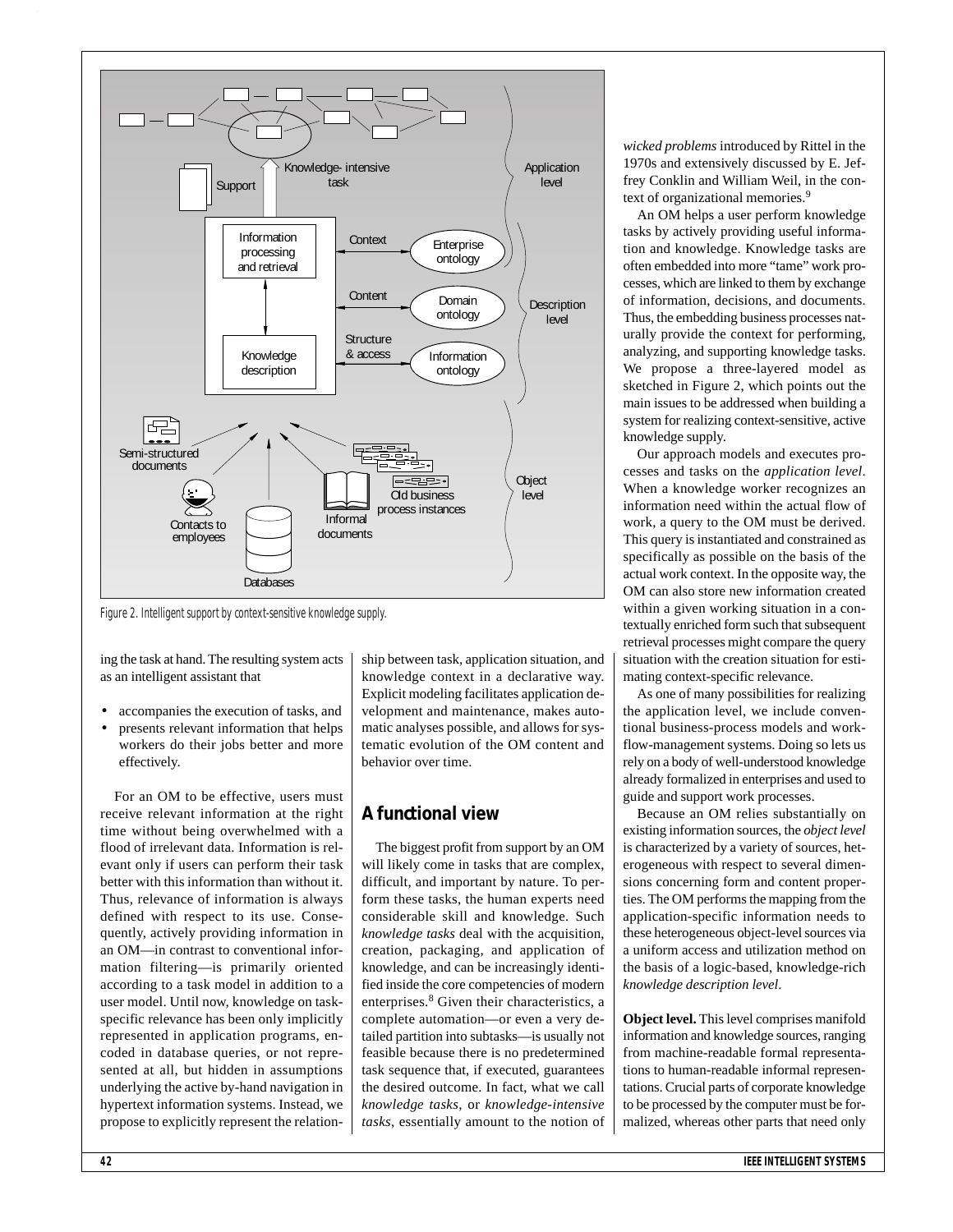```
recommendation: c1
iff the machine-type of crankshaft is (farmer or hobby)
then the weight of crankshaft should be [150 ... 180]
"Somewhat heavier crankshafts (weighing 150-180 grams) are used in low-end machines,
since a low weight is less important for occasional users."
(a)
constraint: c5
if the machine-type of crankshaft is professional
then the bearing-type of main-end-bearing must be full-needle
and (the width of main-end-bearing) = (the width of low-end-bearing)
"Only a full-needle bearing is durable enough for heavy use."
(b)
```


be understood by humans might be left informal. The decision whether to formalize or not rests on cost-benefit analyses, stability of knowledge, and the question whether some portion of knowledge *can* reasonably be formalized at all.

On the one hand, an OM will have to deal primarily with less formalized knowledge contained in more or less structured, preferably electronic documents. These informal or semistructured knowledge representations are well tailored to human needs. Readily producible and easily understandable natural language, graphics, or images can express and exchange various kinds of knowledge. Lessons-learned databases for example, those stored in an intranet or a Lotus Notes environment—are a typical example of informal knowledge. Other frequently found sources of informal knowledge are human-resource knowledge bases about employee capabilities and skills. Existing informal documents such as manuals of technical systems are an important knowledge source that should be made accessible through an OM.

On the other hand, such informal knowledge can neither be operationalized for automatic problem-solving (such as expertsystem rules) nor processed by complex query-answering mechanisms (such as databases). Hence, its usefulness for supporting human problem-solving is limited. Elsewhere, we presented an OM prototype for crankshaft design for a manufacturer of motor-powered tools and vehicles.<sup>6</sup> In this system, parts of the company's design knowledge are formalized as rules that are employed for critiquing and suggesting viable solutions. We distinguished two types of design rules: hard constraints, which should always be satisfied, and soft recommendations, which allow occasional exceptions. The reasons for the design rules, which are important for assessing the relative merits of several viable design alternatives, are attached as natural-language annotations taken directly from the expert interview protocols. Figure 3 shows a recommendation and an implicational design constraint.

The costs and effort required for formalizing major amounts of knowledge are usually prohibitive. Therefore, an OM primarily contains informal knowledge sources, organized and made accessible by more formal notions. In this specific example, it made sense to formalize the described rules because they influenced highly important design decisions. Moreover, because the system only generated advice and critique and was never intended for fully automatic operation, the requirements on consistency and completeness of the knowledge base were much easier to achieve than for a conventional knowledge-based system. Also, the underlying knowledge-evolution approach aims at a continuous knowledge capture on the job and does not depend on a successfully completed knowledge-acquisition phase before system deployment.

**Knowledge-description level**. This level enables a uniform, intelligent access to a diversity of object-level sources. Because legacy information systems must be incorporated without modification, we propose a separate, knowledge-rich informationmodeling level. Essentially, its purpose is to ease

- precise selection and efficient access to information and knowledge recognized as relevant in a given task context and application situation, and
- better comprehension and interpretation by the user and the system in a given task and application context.

The "Information modeling" sidebar describes the operations of this level in detail.

**Application level.** As already mentioned, the OM's application level links the information model and the concrete application situation. Parameters of the actual work context map onto expressions of the OM repository and result in the appropriate queries and assertions. Using this basic functionality, we can realize the OM's various services in different ways, ranging from dedicated programs, which perform a particular, well-defined task, to flexible and universal query interfaces, which allow the user to access the information contained in the OM. As usual, dedicated approaches result in tight support of specific activities, while more flexible approaches cover larger areas but offer less specific support, thus requiring more user interaction.

Concentrating on providing knowledge items relevant to assist the human expert in solving knowledge-intensive tasks, we want to discuss our approach for realizing a flexible but concise coupling to an enterprise's activities. This approach relies on an explicit modeling of the relation between task, application situation, and knowledge context.

*Business-process-oriented knowledge management.* The first prerequisite for representing task-specific relevance of knowledge items is a suitable representation of the tasks in question. In general, any particular task in an enterprise is part of some comprehensive process—for example, product development. To develop a general approach for context-specific relevance assessment, we selected business-process modeling as a promising starting point.10 Business-process models have proved valuable both in business-process reengineering and as a basis for dynamic enactment by workflow-management systems. Beyond the plurality of the various systems and tools, the Workflow Management Coalition defined a standard model.11 This widely accepted methodology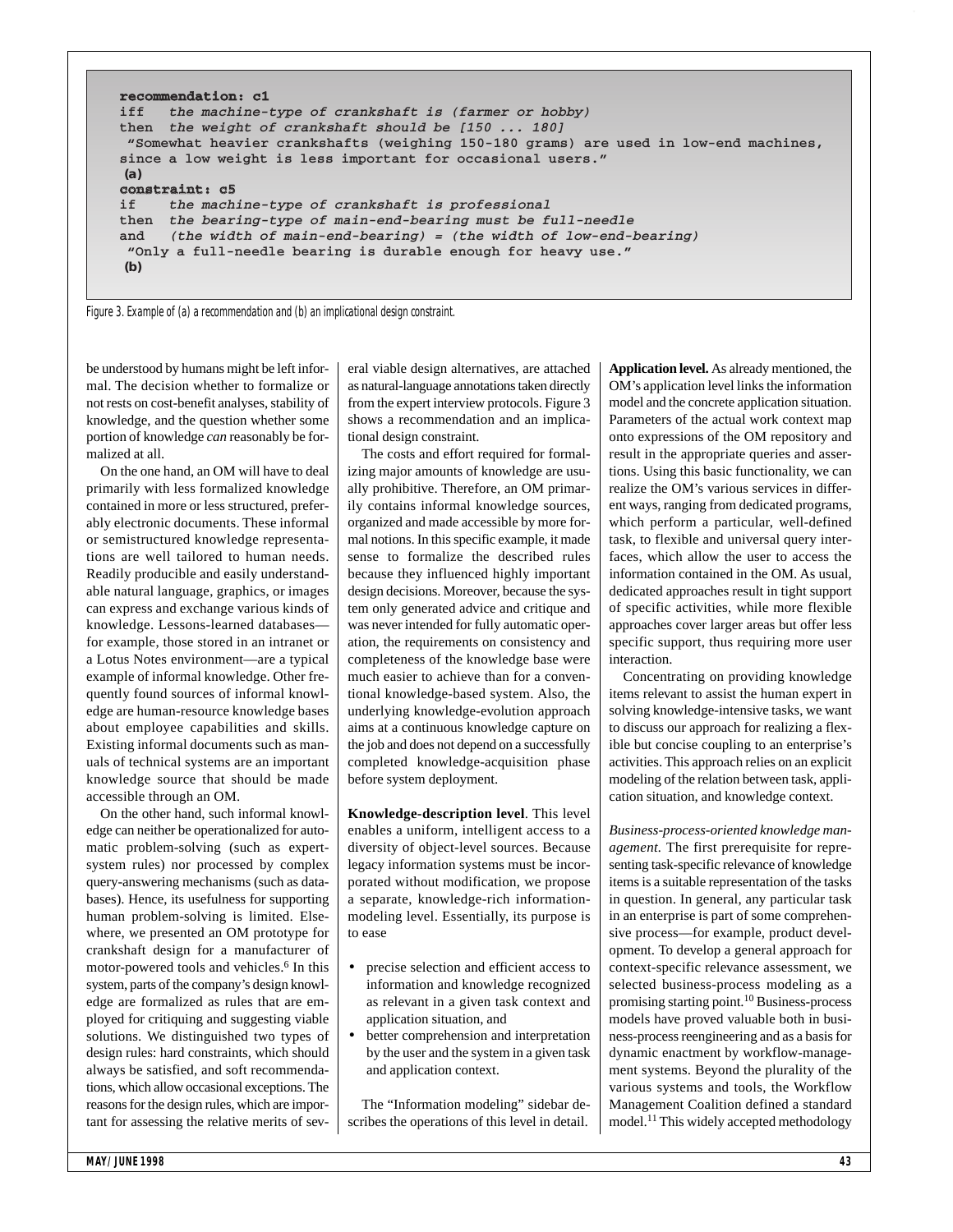# **Information modeling**

Every information and knowledge item is described by a number of attributes representing the information metamodel, the information content, and the creation and application context. The concepts for the knowledge descriptions are specified in ontologies (see Figure A).

## **Information metamodeling**

The *information metamodel* describes the different kinds of information sources with their respective structure, access, and format properties. The vocabulary for the information-source metamodels comes from the *information ontology,* which also contains generic concepts and attributes that apply to all kinds of information—such as the timeliness, the author, the reliability of information, or the type of statements an information source makes. For instance, it might express *descriptive* knowledge about products and processes or *prescriptive* knowledge stating how to do certain things. The information ontology also introduces concepts and attributes specific for certain kinds of information sources. For instance, access to an external commercial database involves costs and time delays, whereas personal competencies must be accompanied by the level of expertise of an employee and her availability.

Essentially, the information ontology comprises all aspects of information and knowledge sources that are not content-specific. It also provides links into the domain ontology used for content description, and it provides links into the enterprise ontology used to describe the creation context and the intended utilization context of knowledge items. The simplified example shown in Figure B gives an impression of how the several ontologies interact.

If an enterprise information ontology is accomplished, it should be reusable with only small adaptations for most enterprises. Its concrete design is still subject to our ongoing research. There are already contributions for specific kinds of information sources. For instance, it is usual to model logical and layout structure of printed documents. Embedding documents and document flow into organizational context is investigated in Office Automation and Document Analysis and Understanding.<sup>1</sup>



Figure A. Three ontologies span the basic dimensions of information modeling.

Besides the more syntactic and contextual issues, information metaproperties are of particular importance for realistic applications. Concerning those, hints emerge in the areas of lessons-learned archives (for distinguishing form, content, and availability as the basic knowledge-modeling  $dimensions<sup>2</sup>$ ) and business-knowledge navigation (for identifying form, quality, and resource constraints as crucial retrieval factors besides the  $content<sup>3</sup>$ . The retrieval system can derive just such retrieval constraints from the formalized query context, thus supporting the precise selection of useful information.

#### **Content modeling**

For modeling the content of information sources, we use terms from a *domain ontology*. For the design of this ontology, we can build upon metamodeling mechanisms for databases, formal knowledge, and text documents:

• *Ontologies* and *data models* are used in knowledge-based and database systems, respectively, to specify the basic assumptions that

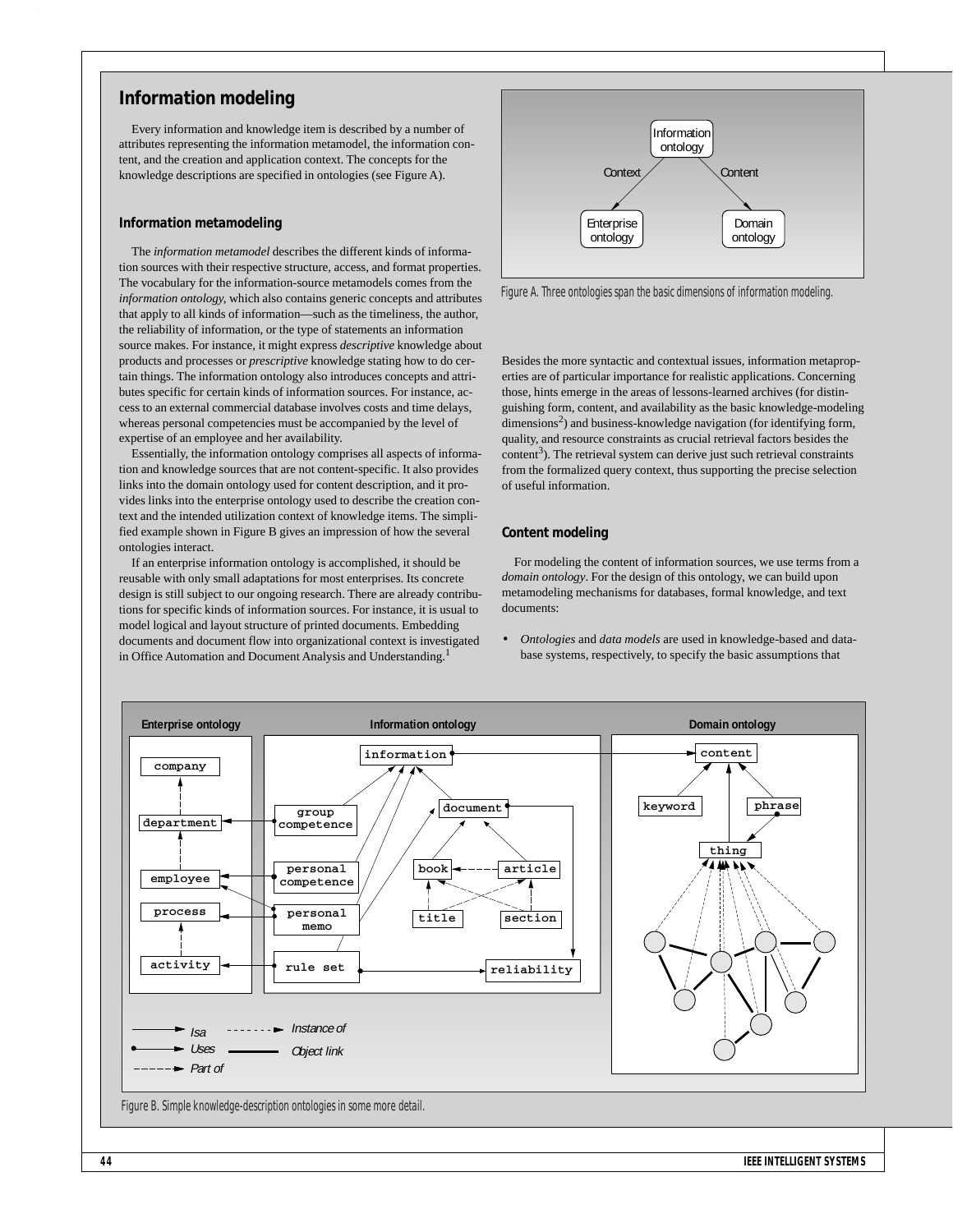#### went into the system's conceptualization.<sup>4</sup> Semantic data models are simple kinds of ontologies.

Using formal ontologies for content description lets an inference component make formal inferences over kinds of the represented knowledge and lets us formulate retrieval heuristics that exploit the domain structure. While most such *conceptual information retrieval* approaches extend the keyword-based content characterization of classical information retrieval by embedding the content identifiers into a formal structure, they nevertheless rely on quite a *sparse* content characterization. Recent approaches have proposed more detailed content models that allow precoordination of concepts, for example. 5

| <b>Metaproperties</b> | Name                                                         | "How to achieve good payment conditions<br>From Borg Inc."                                                      |
|-----------------------|--------------------------------------------------------------|-----------------------------------------------------------------------------------------------------------------|
|                       | Author                                                       | James T. Kirk                                                                                                   |
|                       | <b>Nature</b>                                                | Activity-related advice                                                                                         |
|                       | <b>Type</b>                                                  | Heuristic, experience-based                                                                                     |
|                       | Form<br>Source<br>Availability<br>Costs                      | English text, MS Word source, version 28.0<br>File E:\home\experiences\ds9-12-99pn.doc<br>Always<br><b>None</b> |
| Context               | Creation process<br>Creation activity<br>Creation department | Project ds9 for Starfleet Corp. in Dec. '99<br>Price negotiation with hardware suppliers<br>Purchasing dept.    |
| Content               | Product<br>Supplier<br>Contact person                        | 20 SUN Ultra<br>Borg Inc.<br>Dr. Darth Vader                                                                    |

Table A. Sample knowledge-item description.

- *Classification systems* are used in digital libraries and documentmanagement systems. Classification systems are pragmatically designed for optimum human ease of access. They do not aim at a
- semantically clear formal model. • *Thesauri* are repositories of lexical semantics. Highly sophisticated, hand-crafted thesauri (such as WordNet $<sup>6</sup>$ ) capture more</sup> semantics than most known formal ontologies. In contrast, similarity thesauri, which are usually automatically built up from collections of available documents, represent weighted-term associations for use in query expansion in information retrieval or for document classification.

The integration and conjoint use of these kinds of metalevel descriptions poses an interesting research question, because they differ considerably in their depth of modeling the world, the methods used, and their typical use. Because an OM contains both formal and informal knowledge, we propose an integrated use of ontology and thesaurus for domain modeling. The concepts of the domain ontology are the basic primitives for the formal knowledge representation. In addition, the integrated use of ontology and thesaurus contains lexical information for use in classifying and accessing informal knowledge. For instance, the concepts of the ontology are extended with equivalent linguistic terms that occur in textual documents.

## **Context modeling**

In addition to the usual modeling dimensions of information retrieval, we focus on context as highly relevant for retrieval within an organization. Context modeling concerns two issues:

- the intended application context of a knowledge item, and
- the context a knowledge item was created in.

For instance, if a notice about some customer or supplier has been created within a certain business context—such as price negotiations this context information can be very valuable in determining the relevance of this notice in a new application context. For particular kinds of information—such as best-practice reports, lessons-learned or formal design rules—the application task can be specified in advance. We suggest expressing information context in terms of the organizational structure and the process models. These in turn are expressed in terms of the *enterprise ontology*. The design of the enterprise ontology builds on insights and developments from enterprise modeling, from businessprocess modeling, and organizational modeling in knowledge-based systems.7,8

## **Knowledge description in lessons-learned archives**

Table A shows a sample knowledge-item description in kind of a frame representation that was inspired by knowledge-item descriptions for organizing lessons-learned or best-practice databases.<sup>2</sup>

## **Implementation aspects**

For representing and infering knowledge descriptions, most research approaches rely on description logics or relational databases and Datalog; some newer projects build on Frame-Logic. From the performance and integration points of view, we prefer database-oriented systems with deductive, object-oriented facilities, extended by mechanisms to handle the various forms of uncertainty naturally coming into play in information retrieval.

## **References**

- 1. A. Celentano, M.G. Fugini, and S. Pozzi. "Knowledge-Based Document Retrieval in Office Environments: The Kabiria System," *ACM Trans. Information Systems*, Vol. 13, No. 3, 1995, pp. 237–268.
- 2. G. van Heijst, R. van der Spek, and E. Kruizinga, "Organizing Corporate Memories," *Proc. KAW '96*, Univ. of Calgary, Knowledge Science Inst., 1996; http://ksi.cpsc.ucalgary.ca/KAW/KAW96/ KAW96Proc.html.
- 3. D. Steier, S.B. Huffman, and W.C. Hamscher, *Meta-Information for Knowledge Navigation and Retrieval: What's in There*, white paper, Price Waterhouse Technology Center, Menlo Park, Calif., 1995; http://www.pw.com/tc/2176.htm.
- 4. T. Guber, "A Translational Approach to Portable Ontologies," *Knowledge Acquisition,* Vol. 5, No. 2, 1993, pp. 199–220.
- 5. P.E. van der Vet and N.J.I. Mars, "Coordination Recovered," *Informatiewetenschap 1996*, Delft, The Netherlands, 1996, pp. 129–151.
- 6. G.A. Miller, "WordNet: A Lexical Database for English," *Comm. ACM*, Vol. 38, No. 11, 1995, pp. 39–41.
- 7. M. Uschold et al., *The Enterprise Ontology,* tech. report, AIAI, Edinburgh, Scotland, Oct. 1995.
- 8. W. Post et al., "Organizational Modeling in CommonKADS: The Emergency Medical Service," *IEEE Intelligent Systems*, Vol. 12, No. 6, Nov./Dec. 1997, pp. 46–52.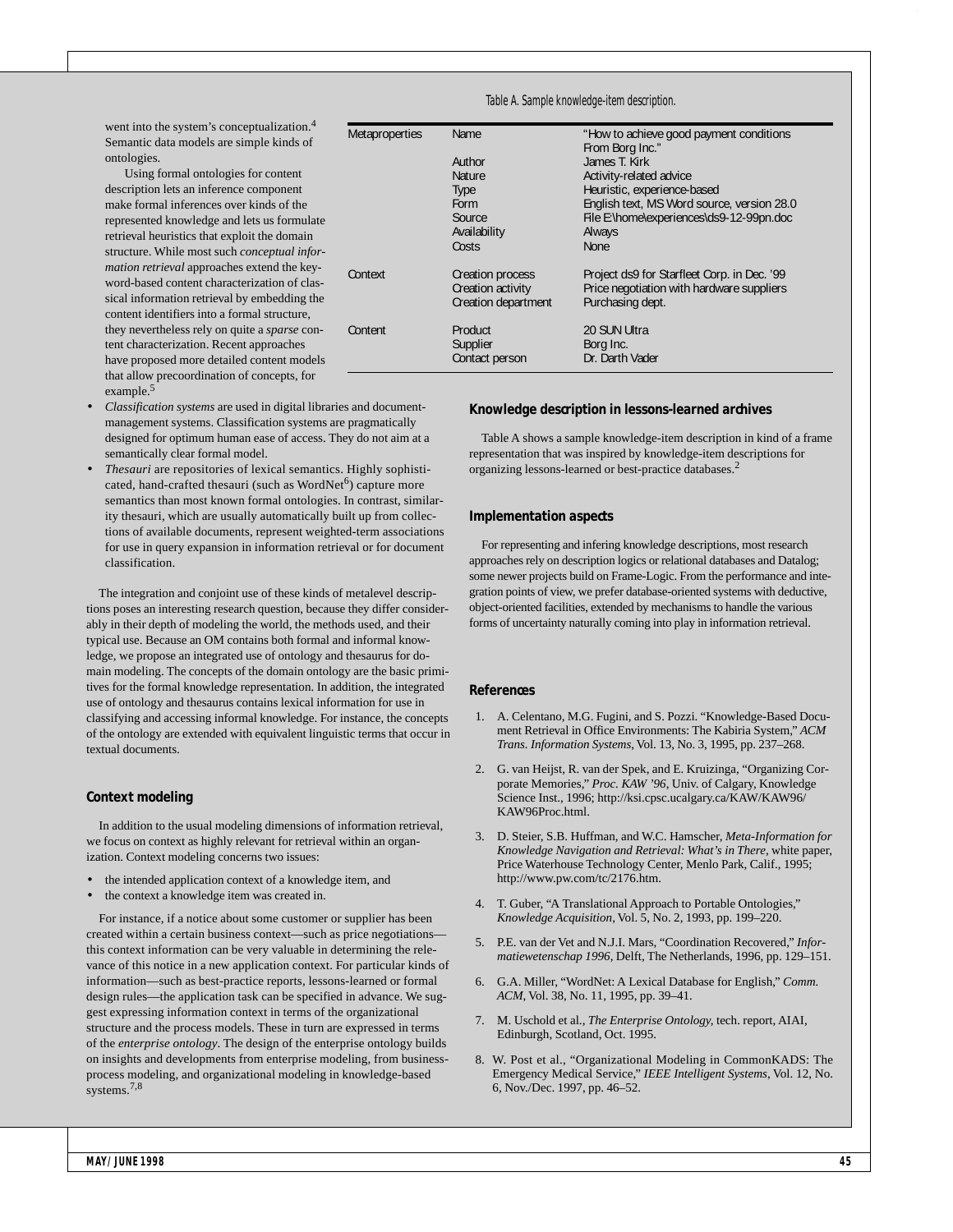

Figure 4. Principal steps for knowledge-task support.

offers a declarative task representation that can be extended to reflect the OM-specific needs. The dynamic execution of a process model by some workflow engine offers the necessary hooks to realize the active support by the OM.

Descriptions of tasks in a business process comprise the predecessors and successors in the process, the particular activity with tools and resources, and the variables that are accessible from the workflow system and the tools. Knowledge tasks as parts of a business process are not deeply modeled. Consider, for example, the credit process in a bank. Making the decision whether a customer is creditworthy is surely a knowledge task. The process model, however, represents it as a simple task of filling out a particular form.

To enable the OM to provide optimal support for tasks of this category, we developed a representation frame for knowledge tasks. This representation extends the formalisms adapted from the business-modeling approach: it characterizes a knowledge task by the specification of supporting information that helps the human achieve the goals of the task. To fulfill an information need, actions of varying complexity can be imagined, ranging from database queries using well-defined selections, to arbitrary deductions on content descriptions of a document base or calculations by some expert system.

We interpret the complete process model

as the *global context* of the knowledge task, as the process ultimately describes the objective of the task sequence. During enactment by the workflow system, the instances of the variables form the *local context* of the particular task instance, providing the necessary information about the environment for the actual activity. This is completed by a variety of *workflow control data* that the workflow system offers and that inform about the state of the particular process instance.

This integration of workflow-related information into the knowledge-handling mechanisms provides answers to three guiding questions that play a crucial role in effective support:

- What is the overall goal of a particular activity, and which support is needed? (this is represented in the process model),
- What contextual information is already known at this particular instance? (this is answered by the workflow activity instance), and
- When is the support appropriate? (when the activity is started during workflow execution).

*Extended representation of knowledge tasks.* To realize the concepts just discussed, we extend the representation of a knowledge task beyond what is usually represented in a

## business process model by

- A set of information-need descriptions. Each information need bears a name and is characterized by a set of preconditions (governing when the information need has to be considered), a parametrized information retrieval query, and a declaration of the local goals to which it contributes.
- A set of postprocessing rules that influence the presentation of nonformalized information or guide the processing of formalized data. Results of these processing steps might trigger preconditions of some information needs.

This modeling of some knowledge task occurs during process definition. The human expert creating the extended process model formulates information needs that result in relevant information at runtime.

*Processing a knowledge-task model.* The evaluation of the extended representation of a knowledge task at runtime lets the OM realize its role as an assistant system. Controlled by the workflow enactment service, the activation of a knowledge task starts both the conventional application (for example, an editor with a form needing some key data and a decision whether the credit should be granted) and an additional knowledge agent (see Figure 4). The latter evaluates the preconditions and offers the available information as possible support to the user. On the user's demand, the system instantiates the current parameters and performs the information retrieval. The postprocessing rules determine the presentation of the result, which finally enables the user to proceed in the knowledge task. If the user decides that the task has been completed, control transfers back to the workflow system.

# **Knowledge acquisition and maintenance**

Knowledge acquisition and maintenance the main reasons why knowledge-based systems so often failed in industrial practice also pose a serious challenge for OMs. As our industrial case studies showed, minimizing costs for up-front knowledge engineering is critically important. Furthermore, an OM resides in a dynamically changing environment and is thus subject to frequent changes and adaptations.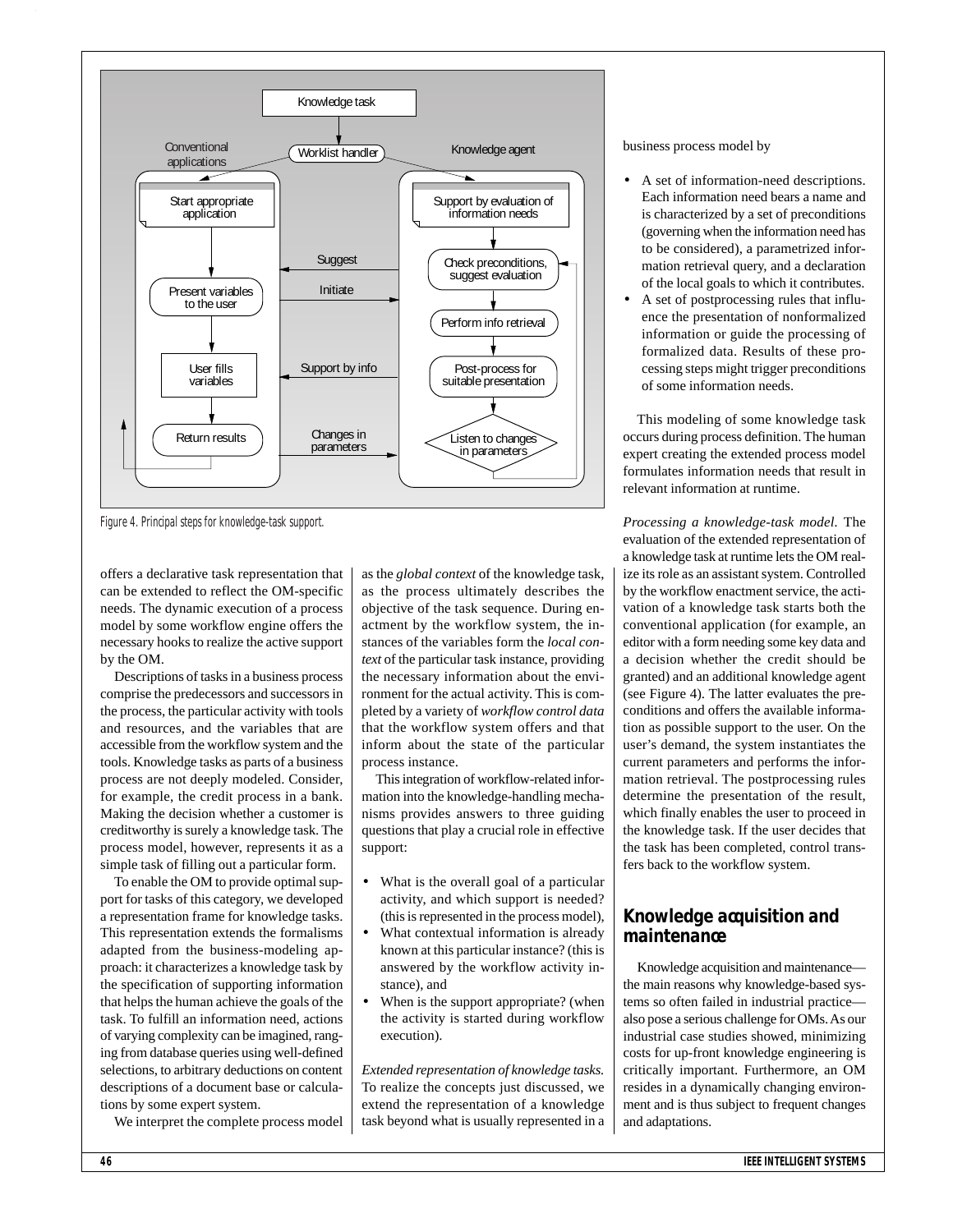

- Exploit easily available information sources.
- Forgo a complete formalization of knowledge.
- Use automatic knowledge-acquisition tools.
- Encourage user feedback and suggestions for improvements.
- Check the consistency of newly suggested knowledge.

Numerous experiences have shown that for reasons of cost-efficiency and practicability, knowledge acquisition and maintenance should rely as little as possible on human experts. Our approach thus relies mostly on documents and databases, as a cheap, plentiful, and easily available source of information. More expensive user feedback should be used sparingly to detect missing, invalid, or outdated knowledge.

In the following description, we distinguish between techniques for extending the object-level knowledge and the ontologies.

**Updating the object level.** As we've discussed, for every document added to the OM, a knowledge description must be added. Generating knowledge descriptions for textual documents can be supported by documentclassification and information-extraction techniques. The description of the document *content* in part can be extracted automatically. In our department, we developed documentanalysis techniques that extract relevant information, learn appropriate classes of documents, or classify documents according to a given set of classes.12 Some of the techniques are specifically qualified to extract information from printed documents and thus allow the reuse of already existing documents in an OM.

Databases are a second source of useful knowledge. Knowledge discovery from databases or data-mining techniques use tools from AI, mathematics, statistics, and visualization to extract knowledge from operational databases or data warehouses. For example, classification techniques let users extract customer profiles from sales databases.

**Exploiting automatic thesaurus generation for ontology construction.** Agreedupon domain ontologies do not exist for



Figure 5. Thesaurus generation as the basis for conjoint ontology/thesaurus evolution.

many domains. Therefore, the development of domain ontologies and data models takes place prior to filling in the object-level information (with possible iterations). It consumes a considerable portion of the total development effort. Figure 5 shows a procedure for knowledge acquisition and maintenance that is based on the stated principles.

For exploiting the information from document collections, we developed an automatic thesaurus-generation tool that combines several state-of-the-art thesaurus-generation methods. To focus the thesaurus-generation process, a list of keywords might be supplied that are known to play an important role in the respective application domain. Such keywords are usually available from databases or, in the case of an update, from an existing OM.

The thesaurus generator extracts relevant terms and relations from the given set of documents. Even though current techniques only allow the automatic extraction of similarity relations (or, more precisely, "has-to-dowith" relations), the so-obtained similarity thesaurus shows in a condensed form many interesting relationships between important domain terms. By adjusting generation parameters, we can extract different kinds of terms and relations, without having to read the respective documents.

As compared to a manual knowledgeacquisition-from-text approach, in which a domain expert or a knowledge engineer reads selected texts to identify relevant pieces of knowledge, automatic thesaurus generation is particularly effective when large amounts of text are available. These texts might even be of rather poor quality and contain a mixture of relevant and irrelevant information. This is often the case with documents that are routinely created during work processes. But, high-quality documents summarizing the essentials that might be used for a manual knowledge acquisition are often not available or are not detailed enough to be really useful.

The knowledge engineer then integrates the information obtained from the thesaurus generator into the OM semiautomatically, scanning the similarity thesaurus and deciding which relations should be formalized and added to the knowledge base or ontology, which should be included in the thesaurus integrated with the ontology, and which should be ignored.

Because a manual inspection and classification can only be performed for a limited number of similarity relations, a tool supports the knowledge engineer that highlights the most prominent relations not yet known in the current organizational memory. This tool also lets him specify actions based on various criteria, which are then automatically applied to the other terms and relations in the similarity thesaurus. The described knowledgeacquisition and update procedure can be reiterated at regular intervals when a sufficient number of new documents or database entries have accrued.

**W**HILE THIS VIEW ON ORGANI-

zational memory covers the necessary steps to realize an active assistant system for providing and managing context-sensitive information, it is by no means a closed or complete presentation of the topic. In general, organizational memory cannot be understood as a closed research area of its own; it merely grows out of a pragmatic integration of manifold AI—and other—techniques driven by an ambitious application goal. Figure 6 shows a number of important research areas that contribute to OM technology, organized according to our three-layered view on OM realization. Dan O'Leary presents a further idea of possible protagonists in this domain.<sup>1</sup>

Our view of OMs grew out of industrial experiences and is constantly checked against reality by application projects that use and criticize our basic research results. Important aspects of the principles we've discussed have been realized, for example,